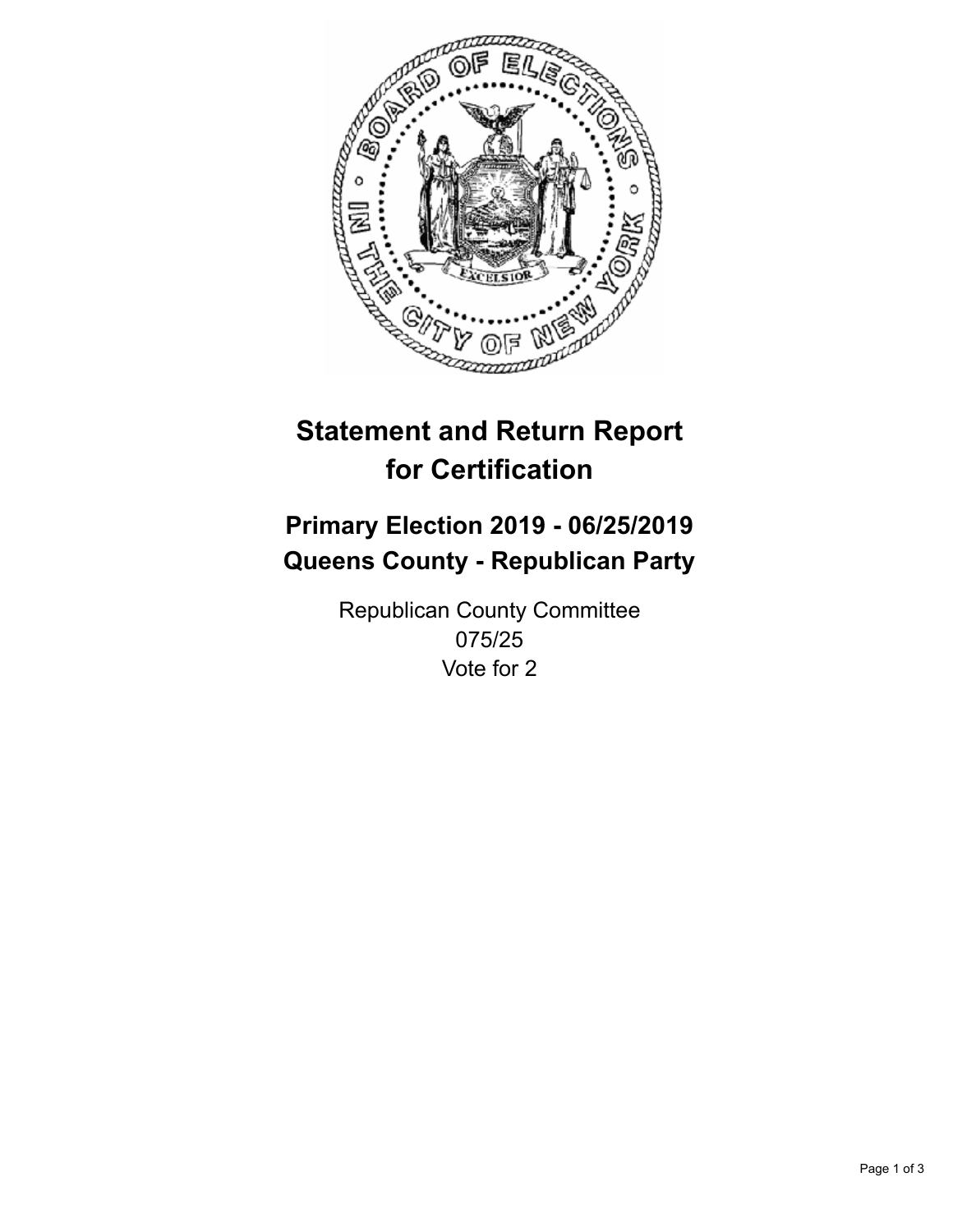

## **Assembly District 25**

| <b>PUBLIC COUNTER</b>                                    | 17       |
|----------------------------------------------------------|----------|
| MANUALLY COUNTED EMERGENCY                               | 0        |
| ABSENTEE / MILITARY                                      |          |
| AFFIDAVIT                                                | $\Omega$ |
| <b>Total Ballots</b>                                     | 18       |
| Less - Inapplicable Federal/Special Presidential Ballots | 0        |
| <b>Total Applicable Ballots</b>                          | 18       |
| <b>ZILPA NASIROV</b>                                     | 13       |
| <b>SARA NASIROV</b>                                      | 14       |
| <b>KIRIT PATEL</b>                                       |          |
| <b>RINA PATEL</b>                                        | 2        |
| <b>Total Votes</b>                                       | 30       |
| Unrecorded                                               | 6        |